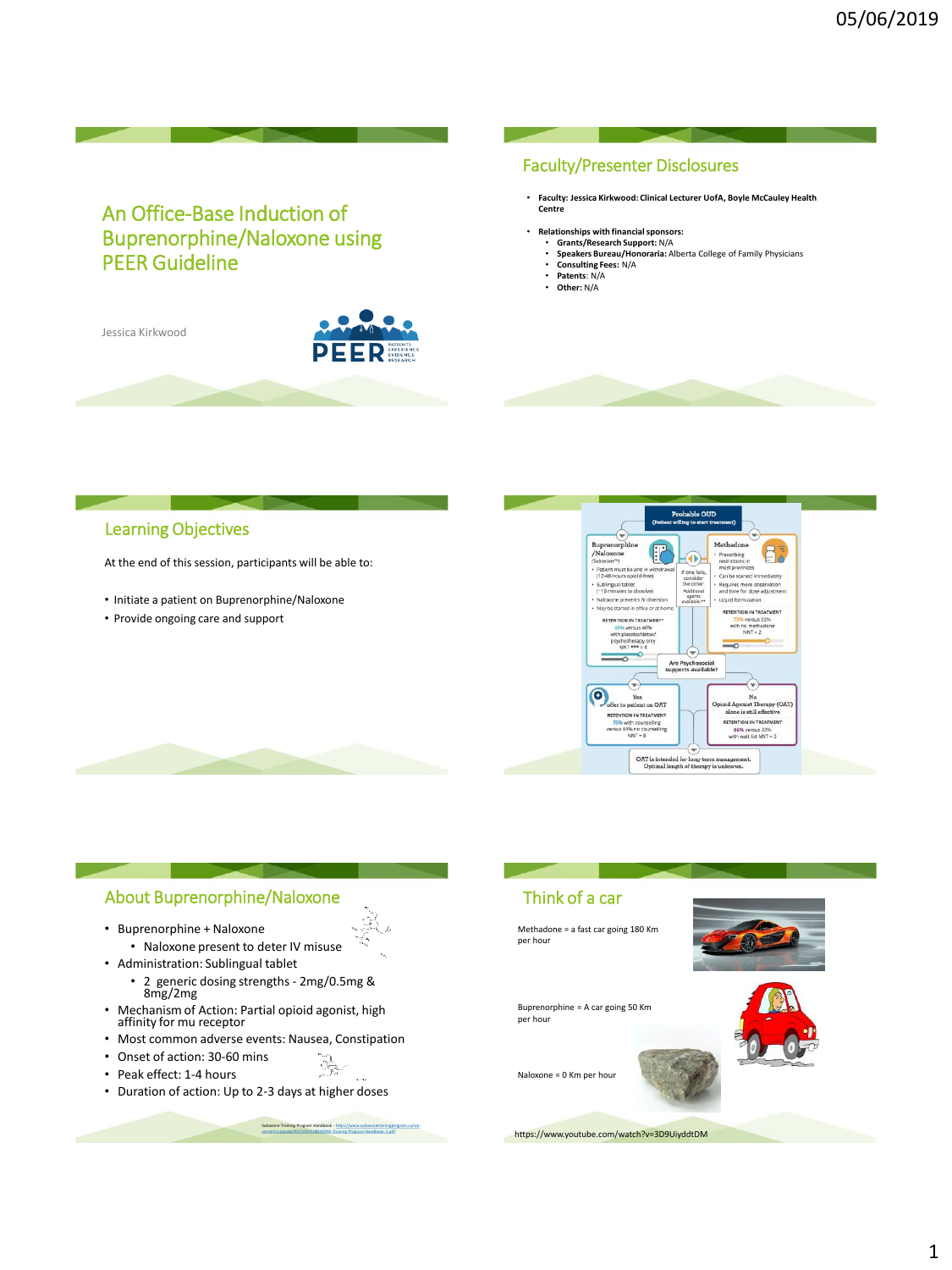## Precipitated Withdrawal

- Buprenorphine has a **high affinity** for the opioid receptors and will displace other opioids off the receptors
- Because it has **lower intrinsic activity**, the person goes into precipitated withdrawal because the receptors are only partially stimulated
- If this happens, it causes opioid **withdrawal**symptoms

#### Office-Based Induction

#### • **In order to avoid precipitated withdrawal:**

- Ensure there has been a **minimum time period** since last opioid use • 12-24 hours since last use/dose
- Evaluate the patient to see if they are in moderate-severe opioid withdrawal state
	- **Clinical Opioid Withdrawal Scale (COWS) > 12**
- Provide the patient with a **low initial dose** to minimize risk of precipitating withdrawal

|                                                                                                                                                                                                                                                                                                                                                              | <b>COWS</b> Clinical Opiate Withdrawal Scale                                                                                                                                                                                                    |
|--------------------------------------------------------------------------------------------------------------------------------------------------------------------------------------------------------------------------------------------------------------------------------------------------------------------------------------------------------------|-------------------------------------------------------------------------------------------------------------------------------------------------------------------------------------------------------------------------------------------------|
| Restor Pulse Rate:<br>beats/minute.<br>Measured glue perient is siring or hing for one minute<br>Pulse rate 80 or below<br>Police rate \$1,100<br>Pulse rate 101-120<br>Palse rate greater than 120                                                                                                                                                          | GI Upset over last 1/2 hour<br>No GI symptoms<br>Stemach cramps<br>Nausea or loose stool<br>Vemitiag or distribut<br>Multiple spitedet of diarrhea or vomiting                                                                                  |
| Sweeting: over past 1/2 how not accounted for by room temperature or patient.<br>artists.<br>No report of chills or flushing<br>٠<br>Subjective report of chills or flushing<br>Fluthed or observable moistness on face<br>Reads of sweat co brow or face<br>Sweat streaming off face                                                                        | Tretace observation of outstratched hands<br>No tremer<br>Tremer can be felt, but not observed<br>ż<br>Skeht trenor shurvable<br>A.<br>Grass tremor or muscle restching                                                                         |
| Retiercoss Observation during assessment<br>Able to sit still<br>Reports difficulty sifting still, but is able to do se-<br>Frequent thilting or extraneous movements of legitizems.<br>в<br>Unable to sit still for more than a few seconds.<br>٠                                                                                                           | Tavaing Observation during assessment<br>No vawning<br>Yawning once or rwice during assessment<br>d<br>Yawains three or mare times during assessment.<br>٠<br>Vanishe overal time injuste                                                       |
| Pupil size<br>Pupils pinned or nermal size for room light<br>Papils possibly larger than normal for room light<br>Panili moderately dilated<br>Pupils to dilated that only the rim of the iris is visible<br>s                                                                                                                                               | Anxiety or initiability<br>Name<br>Patient reports increasing irritability or auxiousness<br>Patient abviously initable auxious<br>$\ddot{\phantom{1}}$<br>Patient to irritable or anxious that participation in the<br>accessment is difficult |
| Bone or Joint sches If patient was having pain previously, only the additional<br>component attributed to assister withdrawal is reored<br>o<br>Not present<br>M54 differedisconfort<br>٠<br>ž<br>Patient reports severe diffuse aching of joints/muscles.<br>Patient is rubbing joints or muscles and is unable to sit<br>×.<br>vtill because of discomfort | Generalisch skies<br>٠<br>Skin is smooth<br>$\overline{\mathbf{3}}$<br>Pilostrection of skin can be felt or hairs standing up on<br>arm t<br>5<br>Promisent pilogreection                                                                       |
| Runny note or tearing Net accounted for by celd remptoms or allergies<br>Not nevtent<br>Natal stuffment or unusually maint ever.<br>Note running or tearing<br>Note constantly running or tears streaming down cheeks.                                                                                                                                       | Total Score<br>The total scare is the sum of all 11 items.<br>Initials of person completing Assessment:                                                                                                                                         |

i.



#### Office-Based Induction: Day 2

- The daily dose is established as equivalent to the total amount that was administered on Day 1 plus additional doses for day 2.
- Doses may be subsequently increased in 4 mg increments each day as needed for ongoing treatment of withdrawal symptoms and cravings
- Dose may be increased to a maximum dose of 24 mg /day
- If side effects occur, the dose should be maintained or lowered until side effects resolve

## Home Inductions

- Take-home inductions can be an effective alternative to office based inductions, for some individuals.
- Provide the patient with the Subjective Opiate Withdrawal Scale (SOWS) as a way to self-measure their level of withdrawal.
- Provide education to the patient about the need to be in withdrawal before starting the buprenorphine/naloxone.
- Ideally, the patient should be able to call a provider with questions